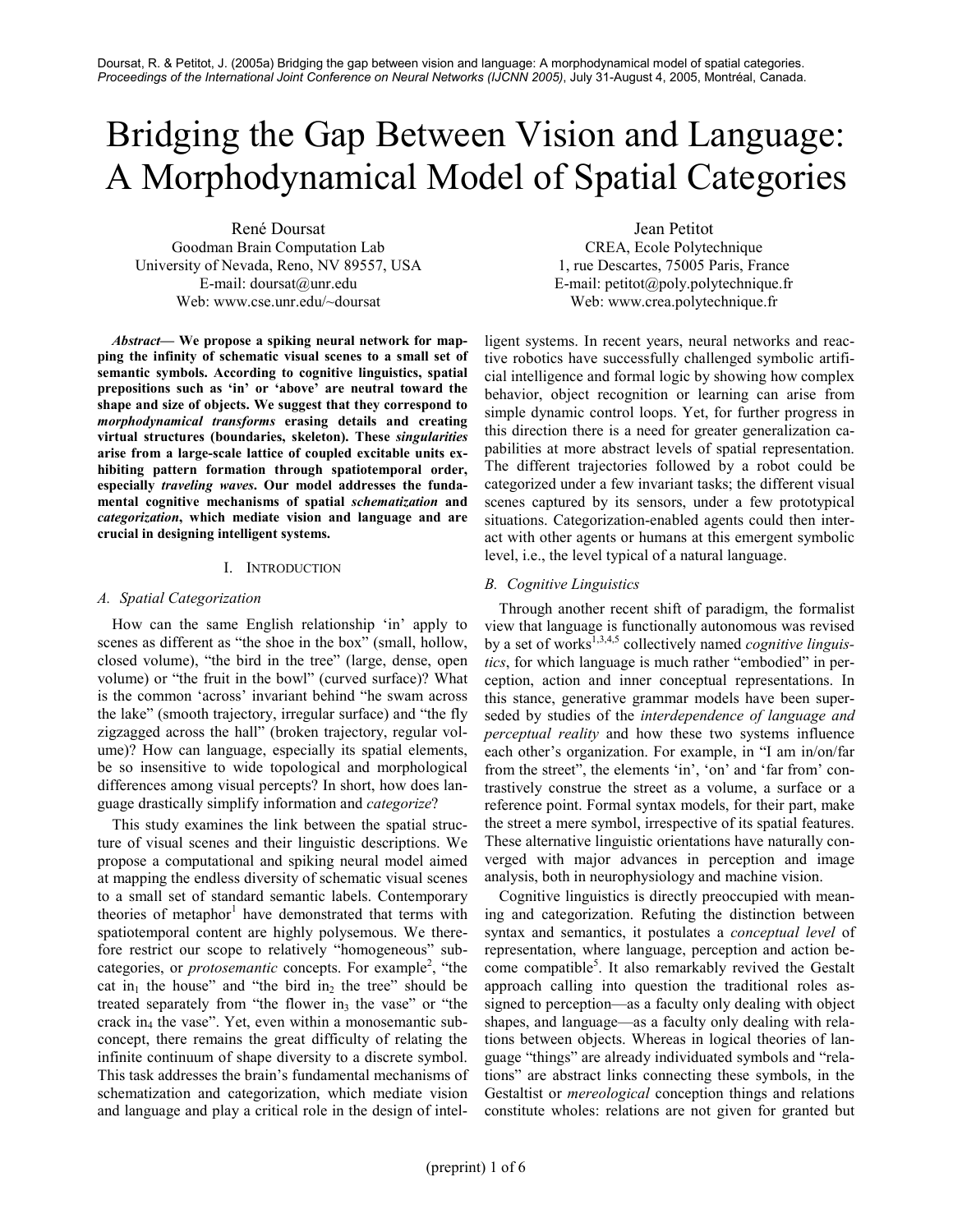emerge together with the objects through segmentation and transformation. In fact, for Gestalt linguistics the perceptual background is a true figure, actively structured by the grammatical elements in a spatial and morphological way that is radically different from symbolic relations.

# C. Linguistic Topology

Reinforcing this view, there is extensive evidence that grammatical elements select certain morphological features from the perceptual data and ignore others<sup>3</sup>. These elements are largely invariant with respect to the dimensions and detailed shapes of objects and trajectories. For example, "the caterpillar crawled up along the filament/flagpole/ redwood tree"<sup>3</sup> shows that the English preposition 'along' construes the background object only as its central axis and is indifferent to its girth. Similarly, the 'in' and 'across' examples cited in section I.A indicate neutrality toward the topological diversity of the container. On the other hand, the domain of applicability of grammatical elements can also be sensitive to metric ratios: "he swam across the pool lane" implies a swimmer's trajectory crossing the rectangle of water parallel to its short side, not its long side.

This core invariance of spatial meaning is sometimes referred to as the "linguistic form of topology"<sup>3</sup> or "cognitive" topology"<sup>1</sup> . Yet, language can also display a greater power of generalization than mathematical topology (example 'in') while in other cases it can preserve metric aspects and constrain distortions much more strictly than topology (example 'across'). This apparent paradox constitutes one of the great puzzles of spatial cognition.

## II. MORPHODYNAMICAL CELLULAR AUTOMATA

# A. Perceptual-Semantic Machine

One step toward solving this puzzle is to propose that spatial prepositions like 'in', 'above', 'across', etc., fundamentally amount to morphodynamical transforms, i.e., transforms creating a morphology that evolves temporally. The above findings could be explained by transformation routines performing a drastic, yet targeted simplification of the geometric data. These routines essentially (a) erase details and (b) create new, virtual structures or singularities (e.g., influence zones, fictive boundaries, skeletons, intersection points, force fields, etc.) that were not originally part of the scene but are ultimately revealing of the conveyed meaning. At the core of such transformations are (1) dynamical, object-centered expansion processes, akin to diffusion or propagation, and (2) routines detecting the singularities created by these processes. A key idea is that singularities encode a lot of the image's geometrical information in an extremely compact and localized manner.

In a first attempt<sup>6</sup> to test this hypothesis, we have designed a morphodynamical image-processing software or "perceptual-semantic" machine. In input we present schematic scenes, assumed to be the outcome of the early stages of visual processing. The actors of the semantic relationship, the figure and ground, or trajector (TR) and

landmark  $(LM)^4$ , are presegmented. In output we obtain symbolic features containing global information about the respective spatial positions of the actors. These features are protosemantic, i.e., low-level compared to linguisticcultural categories but high-level compared to local visual features. They correspond to subcategorical "islands" in a ramified, prototype-based category. An additional classification module based on learning could be used to implement the final step from the protofeatures to the fullfledged prepositions, however we will not address learning issues here. In the remainder of this article we focus on the core of the system, the "morphodynamical engine" that transforms images into protosemantic symbols and creates the bridge from vision to language.



Fig. 1. Morphodynamical Detection of Protosemantic Schemas. (a) 'In': the bird's expansion is blocked by the cage from reaching the borders, despite the holes. (b) 'Above': the lamp cannot reach the bottom because of the table, (c) even when not aligned vertically; (d) 'Across': the zigzagged path and textured domain are skeleton-transverse. (e) 'Out of': the singular point on the ball's and box's influence boundaries disappears.

# B. Examples of Morphodynamical Routines

1) Containment of Influence Zones in Proto-'in' and -'above': For example, using 2-D cellular automata (CA) with a simple nearest-neighbor diffusion rule, one way to define  $TR$  'in'  $LM$  ("the bird in the cage") could be to detect whether an isotropic expansion of TR is contained within LM's own expansion, i.e., check that no TR-induced activity reaches the image borders (Fig. 1a). Similarly, TR 'above' LM ("the lamp above the table") could correspond to TR's expansion stopped by LM from reaching the bottom (Fig. 1b-c: the scene has morphed into a roughly horizontal boundary line, revealing an 'above' relation).

2) Transversality of Skeleton in Proto-'across': For TR 'across' LM (Fig. 1d), TR's and LM's medial axes should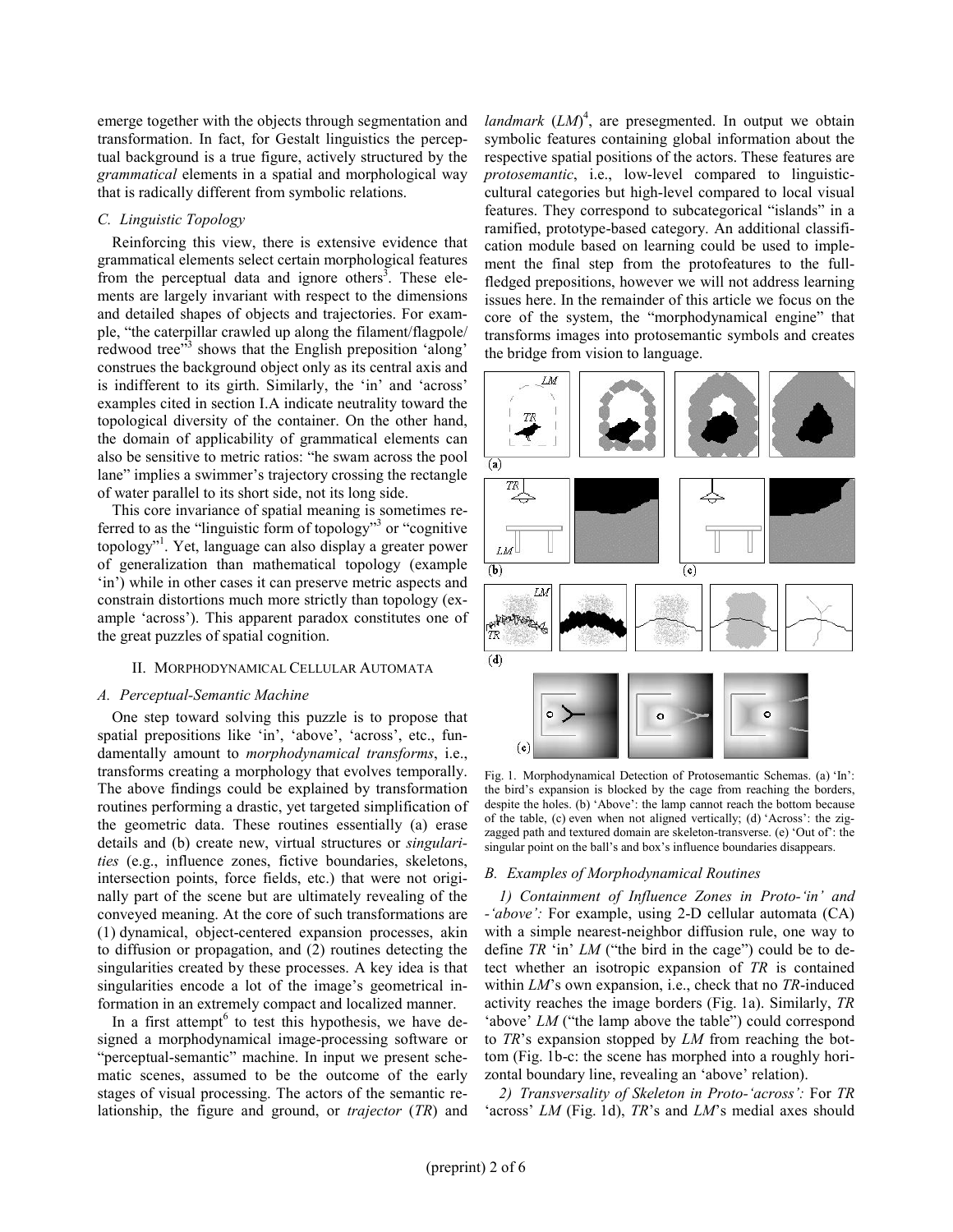be transverse, i.e., intersect nontangentially. These axes are obtained by skeletonization, an inward expansion eroding a shape to its axis, possibly preceded by tubification, a limited outward expansion erasing irrelevant texture details.

3) Dynamic Bifurcation in Proto-'out of': Fig. 1e illustrates another scenario, TR 'out' of LM ("the ball out of the box"). In this case, the singular point on the influence boundaries of TR and LM (triple intersection highlighted by the thick lines) accelerates away from  $TR$  and eventually disappears as  $TR$  exits the interior of  $LM$ . This is a very robust bifurcation phenomenon, too, independent of the detailed shapes of the objects or TR's trajectory.

## C. Expansion-Based Topology

We suggest that the brain might rely on dynamical patterns of activity of this kind to perform invariant spatial categorization. There is experimental evidence that the visual system effectively constructs the symmetry axis of shapes<sup>7,8</sup>. We therefore postulate the following principles: (i) objects have a tendency to occupy the whole space; (ii) objects are obstacles to each other's expansion. Through the action of structuring routines the common space shared by the objects is divided into influence zones. Image elements cooperate to propagate activity across the field and inhibit activity from other sources. This creates singularities, such as boundaries and intersection points, which constitute the characteristic "signature" of the spatial relationship<sup>9</sup>. The transformation routines thus considerably reduce the dimensionality of the input space, literally "boiling down" the input images to a few key features.

#### III. WAVES IN SPIKING NEURAL NETWORKS

## A. Dynamic Pattern Formation in Excitable Media

Elaborating upon this first morphodynamical model, we now establish a parallel with neural modeling. Our main hypothesis is that the transition from analog to symbolic representations of space might be neurally implemented by traveling waves in a large-scale network of coupled spiking units, via the expansion processes discussed above (see Fig. 2). There is a vast cross-disciplinary literature, revived in the  $1970's<sup>10</sup>$ , on the emergence of ordered patterns in excitable media and coupled oscillators. Traveling or kinematic waves are also a frequent phenomenon in nonlinear chemical reactions or multicellular structures<sup>11</sup>, such as slime mold aggregation, heart tissue activity, or embryonic pattern formation. Across various dynamics and architectures, these systems have in common the ability to reach a critical state from which they can rapidly bifurcate between randomness or chaos and ordered activity. To this extent they can be compared to "sensitive plates", as certain external patterns of initial conditions (chemical concentrations, food, electrical stimuli) can quickly trigger internal patterns of collective response from the units.

We explore the same idea in the case of an input image impinging on a layer of neurons and draw a link between the produced response and categorical invariance. In the framework proposed here, a visual input is classified by the qualitative behavior of the system, i.e., the presence or absence of certain singularities in the response patterns.

# B. Spatiotemporal Patterns in Neural Networks

During the past two decades, a growing number of neurophysiological recordings have revealed precise and reproducible temporal correlations among neural signals and related them with behavior<sup>12,13,14,15</sup>. Temporal coding<sup>16</sup> is now recognized as a major mode of neural transmission, together with average rate coding. In particular, quick onsets of transitory phase locking have been shown to play a role in the communication among cortical neurons engaged in a perceptual task $^{13}$ .

While most experiments and models involving neural synchronization were based on zero-phase locking among coupled oscillators<sup>17,18</sup>, delayed correlations have also been observed<sup>12</sup>, suggesting *nonzero*-phase locking modes of organization that correspond to reproducible rhythms or waves. In another proposal<sup>19</sup>, waves are generated by  $syn$ fire chains<sup>12,20</sup> and construed as the physical basis for elementary "building blocks" composing more complex cognitive objects. These patterns exhibit compositional properties, as two waves simultaneously propagating on two chains can lock and merge into one single wave by growing cross-connections between the chains (in a "zipper" fashion). According to this theory, spatiotemporal patterns would then be analogous to folded proteins that bind through conformational interactions.

In the present work, we propose the emergence of wave patterns on regular 2-D lattices of coupled oscillators, which implement the expansion dynamics of the morphodynamical spatial transformations. Therefore, compared to the traditional blocks of synchronization, i.e., phase plateaus often used in segmentation models, we are interested in traveling waves, i.e., phase gradients.

#### C. Wave Propagation and SKIZ

A possible neural implementation of the morphodynamical engine at the core of our model relies on a network of individual spiking neurons, or local groups of spiking neurons (e.g., columns), arranged in a 2-D lattice similar to topographic cortical areas, with nearest-neighbor coupling. Each unit obeys a system of differential equations that exhibit regular oscillatory behavior in a certain region of parameter space. Various combinations of oscillatory dynamics (relaxation, stochastic, reaction-diffusion, pulse-coupled, etc.) and parameters (frequency distribution, coupling strength, etc.) are able to produce waveform activity, however it is beyond the scope of the present work to discuss their respective merits. We want here to point out the generality of the wave propagation phenomenon, rather than its dependence on a specific model. For practical purposes, we use Bonhoeffer-van der Pol (BvP) relaxation oscillators<sup>21</sup> locally coupled to each other within a small radius. Parameters are tuned so that individual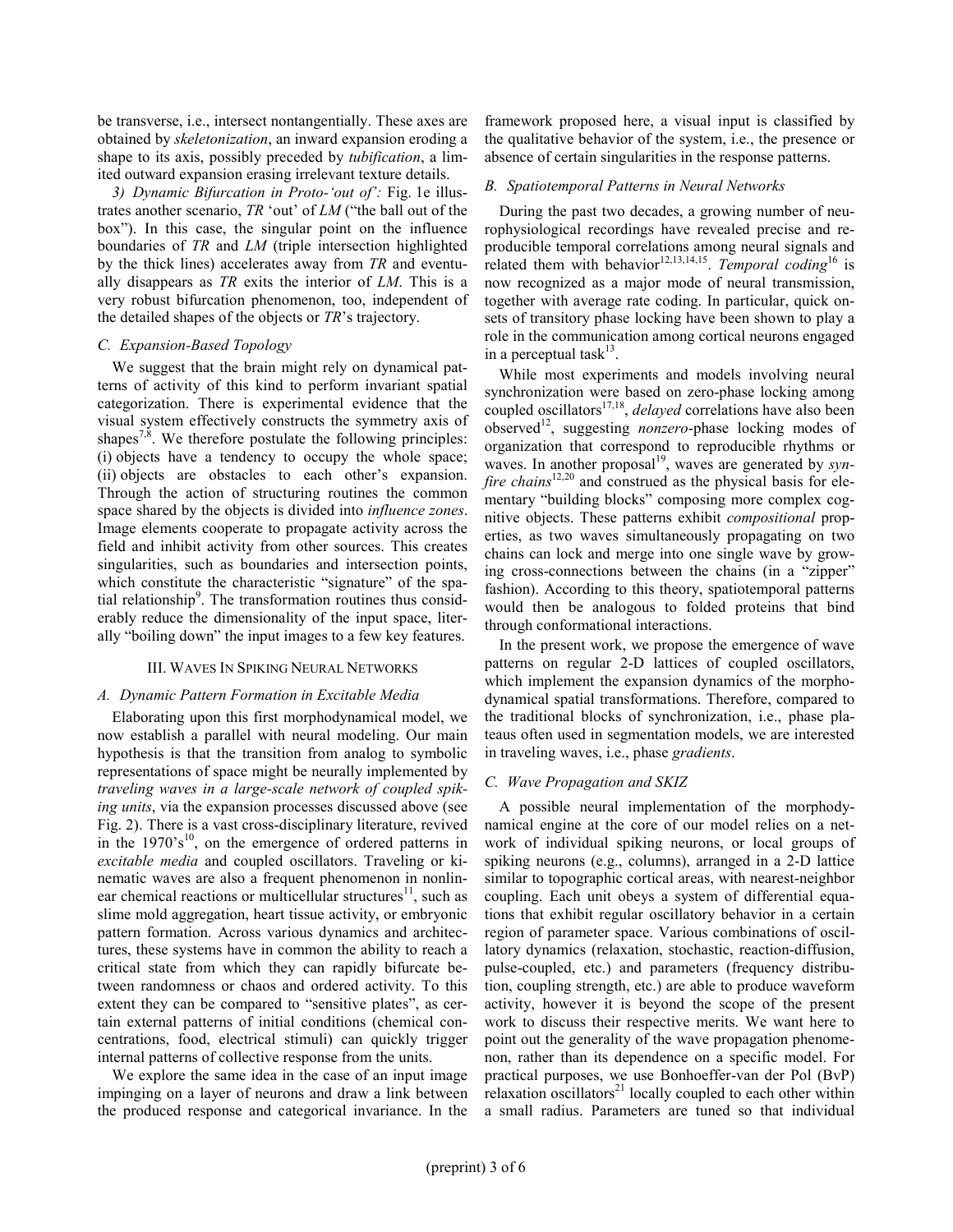units are close to a bifurcation in phase space between a fixed point and a limit cycle, i.e., one spike emission. They are excitable in the sense that a small stimulus causes them to jump out of the fixed point and orbit the limit cycle, during which they cannot be disturbed again.



Fig. 2. Realizing Morphodynamical Routines in a Spiking Neural Network. (a) SKIZ obtained by diffusion in a 64x64 CA, as in Fig. 1. (b) Same SKIZ obtained by traveling waves on a 64x64 lattice of coupled BvP oscillators with connectivity radius 2.3 (potential shown in gray levels). An initial input image generates traveling waves in the network.

Fig. 2b shows waves of excitation in a network of coupled BvP units created by the schematic scene "a small blob above a large blob". Starting with uniform resting potentials or a weak level of stochastic firing, the initial impulse triggered by the input image creates fronts of activity that propagate away from the object contours and collide at the boundary between the objects. These fronts are "grass-fire" traveling waves, i.e., single-spike bands followed by refraction and reproducing only as long as the input is applied. Nonlinear waves of this type annihilate when they meet, instead of adding up. Fig. 2a shows the same influence zones obtained by mutual expansion, as seen in the CA model (Fig. 1b-c). In both cases, the border line is the skeleton by influence zones or SKIZ. It also corresponds to what is usually called the *medial*  $axis^{22}$  or shock graph<sup>23</sup>, applied here to the objects' complementary set. As noted previously, there is convincing perceptual and neural evidence for the significant role played by the medial axis and propagation in vision<sup>7</sup>.

The dynamics of coupled spiking units (Fig. 2b) is richer than the morphodynamical model (Fig. 1, Fig. 2a) because it contains specific patterns of activity that are absent from a static geometric line. In particular, the wave fronts highlight a secondary flow of propagation along the SKIZ line, which travels away from the focal shock point with decreasing speed on either branch<sup>22,7</sup>. The focal point (where the bright band is at its thinnest in Fig. 2b) is the closest point to both objects and constitutes a local optimum along the SKIZ. While a great variety of object pairs produce the same static SKIZ, the speed and direction of flow along the SKIZ vary with the objects' relative curvature and proximity to each other. For example, a vertical SKIZ segment flows outward between brackets facing their convex sides )|(, whereas it flows inward between reversed brackets (|).

This information is revealed by wave propagation and can be exploited for refined classification schemes.

## D. SKIZ Signature Detection

In order to detect the focal points and flow characteristics (speed, direction) of the SKIZ, we propose in this model additional layers of neural cells similar to the socalled "complex cells" of the visual system. These detector cells receive afferent contacts from local neighborhoods in the input layer and respond to segments of moving wave bands, with selectivity to their orientation and direction. More precisely, Fig. 3 shows the detection of a protosemantic 'above' situation. The spiking neural network presented here is a three-tier architecture comprising: (a) two input layers, (b) two middle layers of orientation and direction-selective "D" cells, and (c) four top layers of coincidence "C" cells responding to specific pairwise combinations of D cells. Note that these are not literally cortical layers but might rather correspond to functionally distinct cortical areas, or subnetworks thereof.

In this particular setup, the original input layer is split into two layers,  $L_{TR}$  and  $L_{LM}$  (Fig. 3a), each holding one presegmented component of the scene. A number of models have shown that segmentation from contiguity can arise on a lattice of coupled oscillators through temporal tagging (zero-phase synchronization). We take these results as the starting point of our simulations and assume that the initial segments are forwarded to two separate sublayers, where they independently generate a single wave front (Fig. 3a is a thresholded version of Fig. 2b). Here, the waves created by TR and LM do not actually collide. Rather, the region where they coincide "vertically" (viewing layers  $L_{TR}$  and  $L_{LM}$  superimposed) can be captured by higher feature cells in two direction-selective layers,  $D_{TR}$  and  $D_{LM}$  (Fig. 3b), and four coincidence-detection layers,  $C_{1...4}$  (Fig. 3c).  $D_{TR}$ receives afferents only from  $L_{IR}$ , and  $D_{LM}$  only from  $L_{LM}$ . Layers  $C_i$  are connected to both  $D_{TR}$  and  $D_{LM}$  through split receptive fields: half of the afferent connections of a C cell originate from a half-disc in  $D_{TR}$  and the other half from its complementary half-disc in  $D_{LM}$  (details below).

In the intermediate  $D$  layers, each point contains a family of cells, or "jet", similar to multiscale Gabor filters. Viewing the traveling waves in layers  $L$  as moving bars of activity, each  $D$  cell is sensitive to a combination of bar width  $\lambda$ , speed v, orientation  $\theta$  and direction of movement  $\varphi$ . In the simple wave dynamics of the L layers,  $\lambda$  and  $\nu$  are approximately uniform. Therefore, a jet of  $D$  cells is in fact single-scale and indexed by one parameter  $\theta = 0...2\pi$ , with the convention that  $\varphi = \theta + \pi/2$ . Typically, 8 cells with orientations  $\theta = k\pi/4$  are sufficient. For ease of view, both D layers in Fig. 3b are displayed as 8 sublayers (small squares) with  $k = 8, 7, ..., 1$  starting north, going clockwise. Each sublayer  $D_{TR}(\theta)$  thus detects a portion of the traveling wave in  $L_{TR}$  (same with LM). Realistic neurobiological architectures generally implement directionselectivity using inhibitory cells and transmission delays.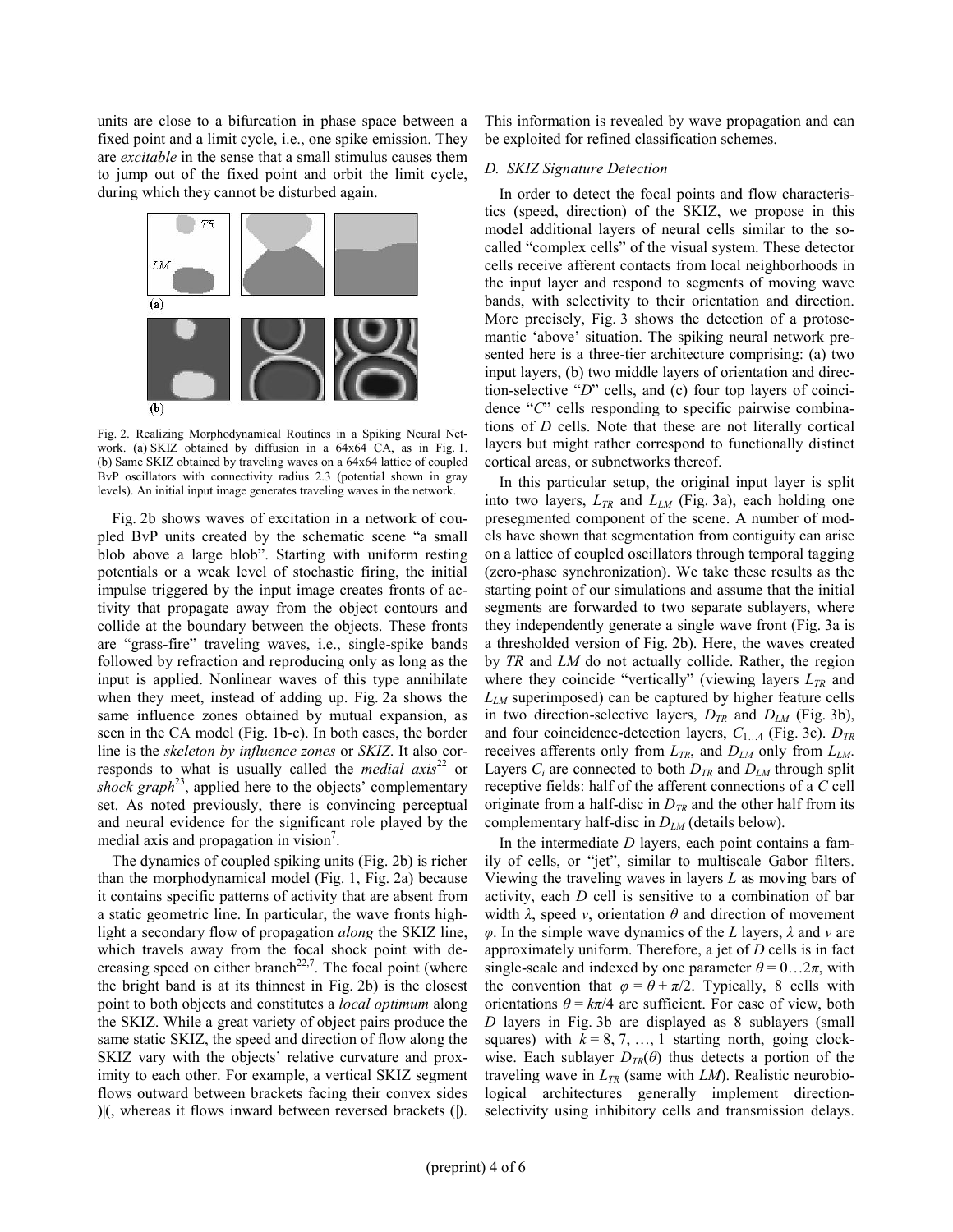In our simplified model, a  $D(\theta)$  cell is a "cylindrical" filter, i.e., a temporal stack of discs containing a moving bar at angle  $\theta$  (see illustration at center of D layers): it sums potentials from afferent L-layer spikes spatially and temporally, and fires itself a spike above a certain threshold.



Fig. 3. SKIZ Detection in a Three-Tier Spiking Neural Network Architecture. (a) Input layers. (b) Orientation and direction-selective cells. (c) Pairwise coincidence cells (see text).

Among the four top layers (Fig. 3c),  $C_1$  detects converging parallel wave fronts,  $C_2$  detects diverging parallel wave fronts, and  $C_3$  and  $C_4$  detect crossing perpendicular wave fronts. Like the *D* layers, each  $C_i$  layer is subdivided into 8 orientation sublayers  $C_i(\theta)$ . Each cell in  $C_1(\theta)$  is connected to a half-disc neighborhood in  $D_{TR}(\theta)$  and the complementary half-disc in  $D_{LM}(\theta - \pi)$ , where the half-disc separation is at angle  $\theta$ . For example: a cell in  $C_1(0)$  (illustrated in the center icon of  $C_1$ ) receives afferents from a horizontal bar of  $D_{TR}(0)$  cells in the lower half of its receptive field, and a bar of  $D_{LM}(\pi)$  cells in the upper half (for  $C_2(0)$ , swap TR/LM and upper/lower). Similarly,  $C_3(\theta)$  cells are half-

connected to  $D_{TR}(\theta)$  and  $D_{LM}(\theta - \pi/2)$ , with orthogonal bars (swapping  $TR/LM$  for  $C_4$ ). The net output of this hierarchical arrangement is a signature of coincidence detection features providing a very sparse coding of the original spatial scene. The input scene "a blob above a blob" is eventually reduced to a handful of active cells in a single orientation sublayer  $C_i(\theta)$  for each  $C_i$ :  $C_1(\pi)$ ,  $C_2(0)$ ,  $C_3(3\pi/4)$  and  $C_4(-\pi/4)$  (Fig. 3c). Note that the activity traces shown here are persistent: in reality,  $C_1$  cells fire first when the two wave fronts meet, then  $C_2$  cells when the fronts separate again, and finally  $C_3$  and  $C_4$  cells in close succession when the arms of the waves cross.

In summary, the active cells in  $C_1$  and  $C_2$  reveal the focal point of the SKIZ, which is the primary information about the scene, while  $C_3$  and  $C_4$  reveal the outward flow on the SKIZ branches, which can be used to distinguish among similar but nonequivalent concepts. This sparse SKIZ signature is at the same time characteristic of the spatial relationship and largely insensitive to shape details. For example: 'below' yields  $C_1(0)$  and  $C_2(\pi)$ , while 'ontop-of' produces the same as 'above' but without  $C_1$  activity because  $TR$  and  $LM$  are contiguous (wave fronts can only separate at a contact point, not join).

#### IV. DISCUSSION

We have proposed a dynamical approach to cognitive linguistics drawing from morphological CA and spiking neural networks. We suggest that spatial semantic categorization can be supported by expansion-based dynamics, such as activity diffusion or wave propagation. Admittedly, the few results we have presented here are not particularly surprising given the relative simplicity and artificiality of the models. However, we hope that this preliminary study will be a starting point for more efficient or plausible network architectures exploring the interface between high-level vision and symbolic knowledge.

#### A. Original Points of this Proposal

1) Bringing Large-Scale Dynamical Systems to Cognitive Linguistics: Despite their deep insights into the conceptual and spatial organization of language, cognitive grammars still lack mathematical and computational foundations. Our project is among few attempts to import spatiotemporal connectionist models into linguistics and spatial cognition. Other authors<sup>24,25</sup> pursuing the same goal use small "hybrid" artificial neural networks, where nodes already carry geometrical or symbolic features. We work at the fine-grained level of numerous spatially arranged units.

2) Addressing Semantics in CA and Neural Nets: Conversely, our work is also an original proposal to apply large-scale lattices of CA or neurons to high-level semantic feature extraction. These bottom-up systems are usually exploited for low-level image processing or visual cortical modeling, or both, e.g., Pulse-Coupled Neural Networks<sup>26</sup> or Cellular Neural Networks<sup>27</sup>. Shock graphs and medial axes are also advocated in computer vision models of ob